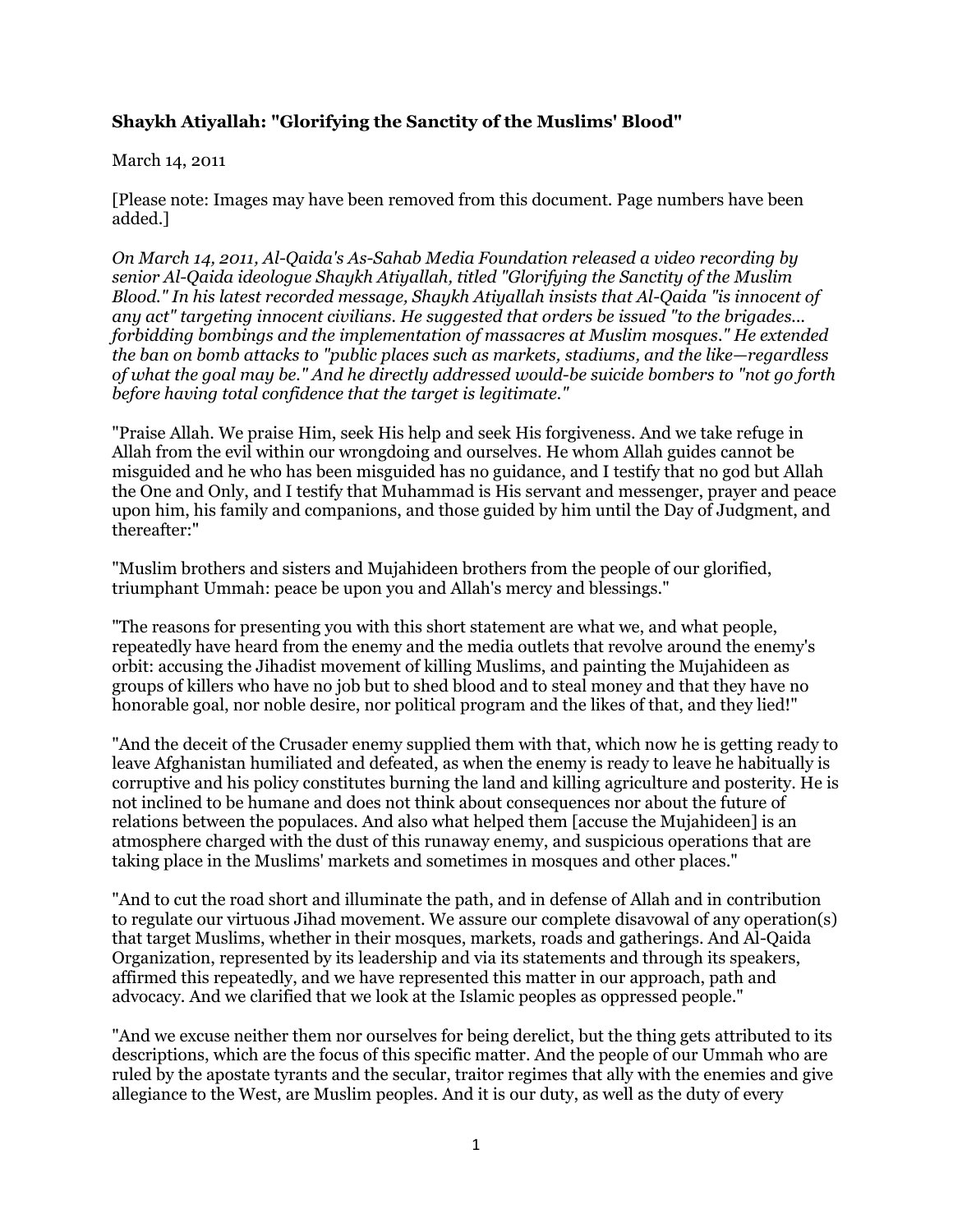member of these people, to seek to rescue them, emancipate them, guide them and elevate with them in the degrees of righteousness, glory and dignity, and not by acts of murder, stealing their prosperities or adding to their suffering, misery and catastrophes."

"And we clarified that we abide by the Sharia of our Lord, raised and glorified, who has forbidden killing souls except which deserves, however much the enemy tyrannizes and suppresses, and however much grudges are high and however much revenge in wars accumulates. The religion of Allah, raised and glorified, is more glorified and transcendent, and gaining Allah's grace and awards are dearer and higher than any desire."

"We are innocent of any act of this kind that is carried out by any side and at any place, whether by criminal gangs that work for the enemy or infidel, mercenary security companies whom Allah shames, or whether they were attributed to the Muslims and to the Mujahideen who were negligent and complacent."

"We clearly consider these acts as corruption in the world that we have rejected. (Allah does not like corruption, and Allah does not like corruptors)"

"Our legitimate, blessed Jihad has supreme desires and noble goals...all of which are just, merciful, righteous, honorable, glorifying, dignifying, benevolent, triumphant and successful, united by gaining the grace of Allah. And the universe to be with Him and in His rank and in support of Him, raised and glorified. To raise the words of Allah and glorify His religion and protect it, and implement what is truthful, and to deter injustice and aggression, and to liberate humans and nations and have mercy on the creation, and benefit them."

"And we remind our Mujahideen brothers everywhere—may Allah grace them—about the importance of broadcasting and distributing knowledge about the greatness of the sanctity of the Muslim blood and the necessity to preserve it, protect it and keep it safe. And to fear for it from shedding unlawfully, and the necessity to close any way that leads to disparaging the blood of the Islamic people, their money and their honors, and not to let war and its atmosphere, conditions, revolutions and grudges prevail over our grasp on the Sharia of our Lord, raised and glorified, in this matter and in every matter. And not to prevail over our absolute servitude to Him, raised and glorified...as we are Allah's servants and soldiers, and we walk on the path of Muhammad—prayer and peace upon him—with complete abidance, patience and certainty."

"And this occasion is one to remind, affirm, and clarify the clear situation, and it is not a statement for the purpose of dilation. The pure Sharia texts in this regard aren't hidden from all Muslims, and it is enough [to mention] in a statement about the greatness and glorification of the souls of believers and sanctity of the Muslim blood, the words of the prophet, prayer and peace upon him: 'the demise of the world is easier [the occurrence of/acceptance of] for Allah than killing a Muslim man.'"

"May the world vanish and may we vanish, and may our organizations, groups and programs [all] vanish instead of shedding with our hands the blood of a Muslim unlawfully; it is a critical issue that is very clear."

"Also, I call upon my Mujahideen brothers wherever they are—may Allah give them control and victory—with important and practical points:"

"First: I call upon them to release orders to the brigades and units in combat in the field forbidding bombings and...massacres at Muslim mosques and their surroundings, and public